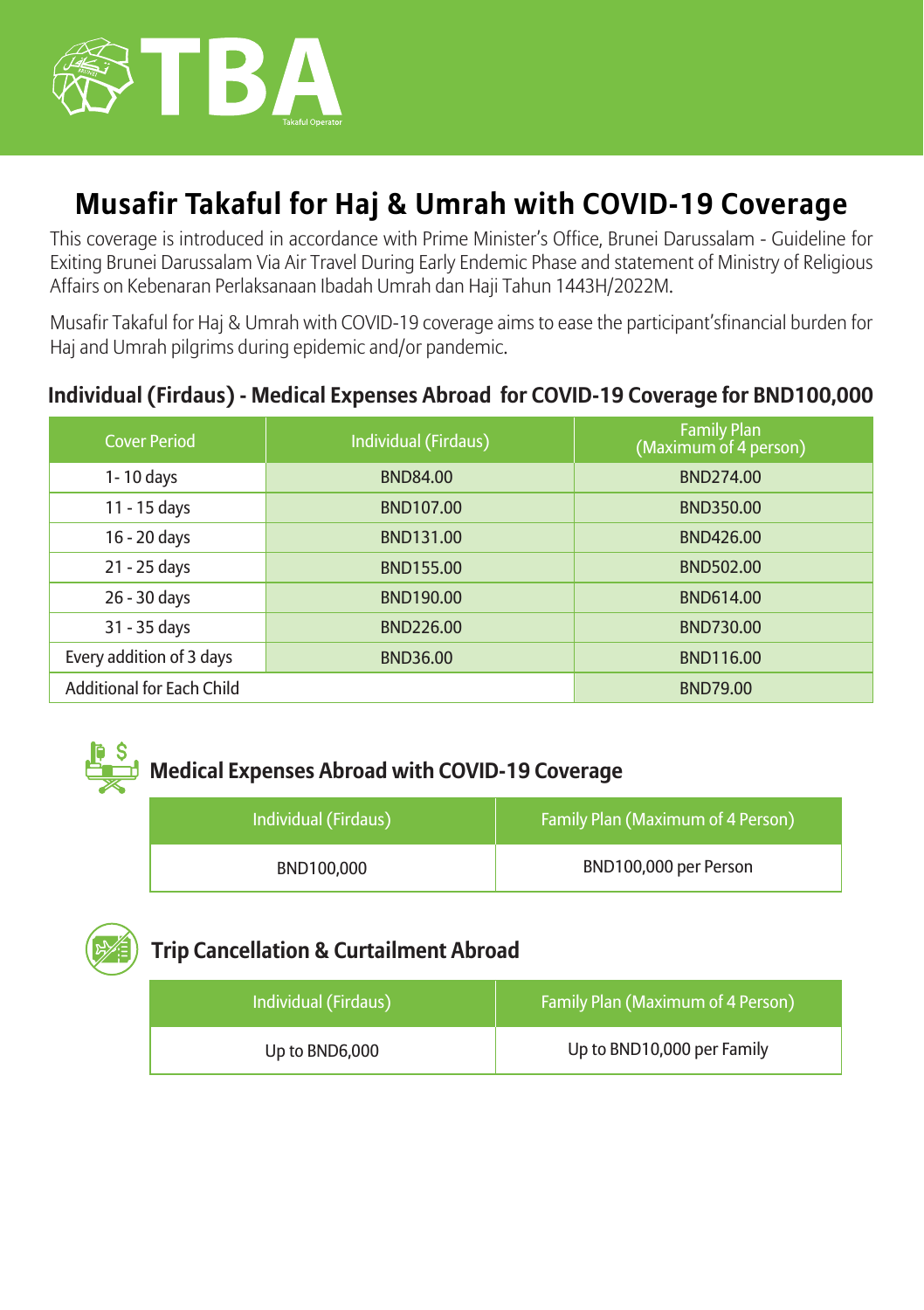# **Schedule of Benefits**

| <b>Benefits</b> |                                                              | Individual<br>(Firdaus)                                                                              | <b>Family Plan</b><br>(Maximum of 4<br>person) |  |
|-----------------|--------------------------------------------------------------|------------------------------------------------------------------------------------------------------|------------------------------------------------|--|
| 1               | <b>Personal Accident</b>                                     |                                                                                                      |                                                |  |
|                 | a) Adult Age 18 to 70 Years<br>b) Age 71 to 80 Years         | BND75,000<br>BND30,000                                                                               | BND75,000<br>BND30,000                         |  |
|                 | c) Child 18 and Below                                        | BND15,000                                                                                            | BND15,000                                      |  |
|                 | Aggregate Limit for Family                                   |                                                                                                      | BND200,000                                     |  |
| $\overline{2}$  | <b>Medical Expenses Abroad</b>                               | Up to BND75,000                                                                                      | Up to BND75,000                                |  |
|                 | Pre-Existing Illness                                         | BND3,000                                                                                             | BND3,000                                       |  |
|                 | Aggregate Limit for Family                                   |                                                                                                      | BND150,000                                     |  |
|                 | <b>Excess</b>                                                | BND50                                                                                                | <b>BND50</b>                                   |  |
| 3               | <b>Emergency Dental Care Abroad</b>                          | Up to BND300                                                                                         | Up to BND600<br>per Family                     |  |
| 4               | <b>Hospital Cash Benefit</b>                                 | BND50 per Day                                                                                        | BND50 per Day                                  |  |
|                 | Maximum limit (Excess of 24 Hours)                           | <b>BND500</b>                                                                                        | BND1,000                                       |  |
| 5               | <b>Medical Evacuation &amp; Repatriation</b>                 | BND1,000,000                                                                                         | BND1,000,000                                   |  |
| 6               | <b>Trip Cancellation &amp; Curtailment Abroad</b>            | Up to BND6,000                                                                                       | Up to BND10,000<br>per Family                  |  |
|                 | <b>Excess</b>                                                | <b>BND100</b>                                                                                        | <b>BND100</b>                                  |  |
| 7               | <b>Trip Delay</b><br>Full consecutive 6 hours delay          | BND50                                                                                                | BND50                                          |  |
|                 | Maximum limit                                                | Every 6 Hours<br><b>BND200</b>                                                                       | Every 6 Hours<br><b>BND400</b>                 |  |
| 8               | <b>Baggage Loss &amp; Damage</b>                             |                                                                                                      |                                                |  |
|                 | Limit Per Bag                                                | <b>BND500</b>                                                                                        | <b>BND500</b>                                  |  |
|                 | Maximum limit                                                | BND3,000                                                                                             | BND3,000 per family                            |  |
|                 | <b>Excess</b>                                                | BND30                                                                                                | BND30                                          |  |
| 9               | <b>Baggage Delay</b><br>Full consecutive 6 hours delay       | <b>BND200</b>                                                                                        | BND200 per Family                              |  |
| 10              | In the event of Hijack and Kidnap<br>Full consecutive 6 Hour | BND50<br>Each Day                                                                                    | <b>BND50</b><br>Each Day                       |  |
|                 | Maximum limit                                                | BND3,000                                                                                             | BND3,000                                       |  |
| 11              | <b>Loss of Personal Money Abroad</b>                         | Up to BND500                                                                                         | Up to BND500                                   |  |
| 12              | In the event of Terrorism                                    | Cover all sections up to the maximum limit, excluding<br>nuclear, chemical and biological terrorism. |                                                |  |
| 13              | <b>24 Hours Emergency Assistance</b>                         |                                                                                                      |                                                |  |